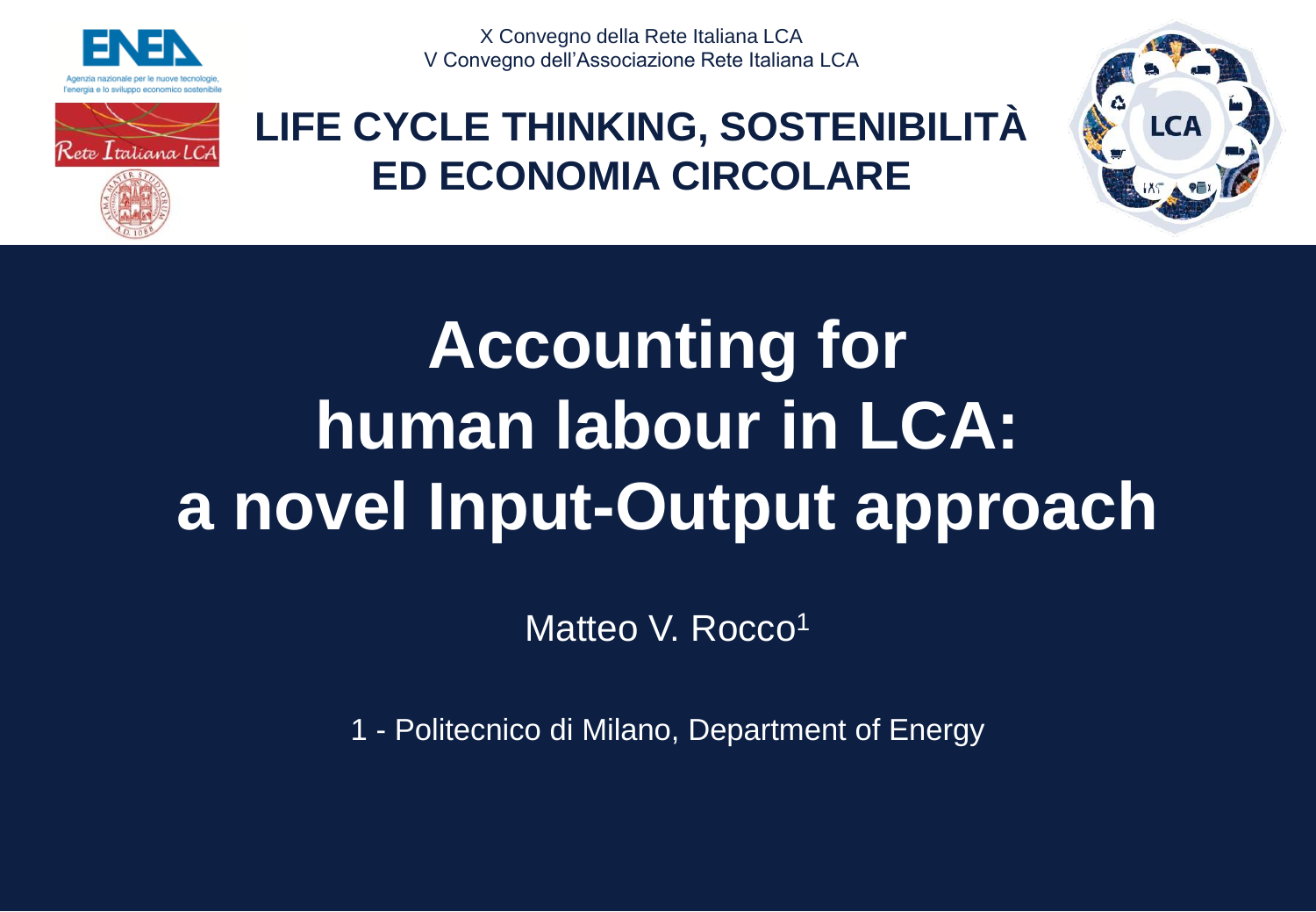## **Introduction**



### **Fundamental questions:**

- Is Human Labour free of environmental impact?
- Is Human Labour conceptually relevant in environmental impact analysis?

#### **Kamp et al.** (Ecological Indicators, 2016)

«The typical omission of labour inputs in LCA constitutes an *unfortunate bias* resulting in leaking of environmental *effects and systematically misinformed decision-making. The hypothesis that environmental assessments which* consider labour inputs as "free" from environmental impact will tend to favor labour - intensive processes requires *additional elaboration.»*

### **Nicholas Georgescu-Roegen** (Energy and economic myths, 1975)

*«[…] we should cure ourselves of […] "the circumdrome of the shaving machine", which is to shave oneself faster so as to have more time to work on a machine that shaves faster so as to have more time to work on a machine that shaves still faster, and so on ad infinitum. […]. We must come to realize that an important prerequisite for a good life is a substantial amount of leisure spent in an intelligent manner»*

### **Objectives of this research:**

Define and test a **simple** and **reproducible method** to internalize Human Labour in LCA.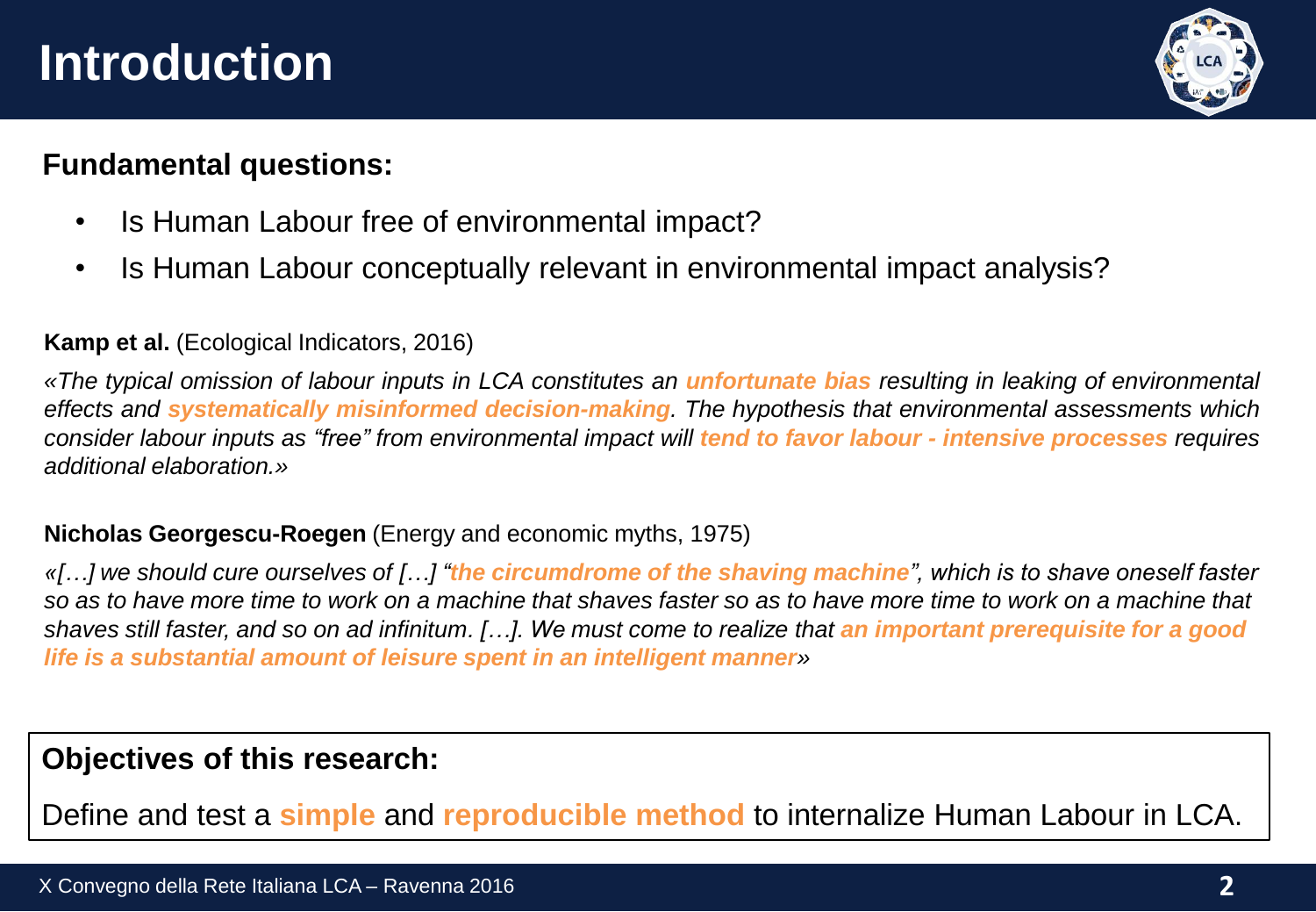## **Thermodynamics-based approaches**

- **1. EMergy analysis** (*Odum 1981, 1983, 1996. Campbell 2013, Kamp 2014*)
- **2. Extended Exergy Accounting** (*Sciubba E. 1998, 2005, 2014*)
- **3. Energy analysis** (*Costanza 1980)*
- **4. Cumulative Exergy Consumption** (*Szargut J., 2002*)

## **Features of the current approaches**

- Quantify **average embodied energy/exergy** in Human Labour as ratio between total energy/exergy requirements and total production of working hours of the economy;
- Include Human Labour impact in detailed products without internalize Human Labour production within the economy: **Double Counting error**;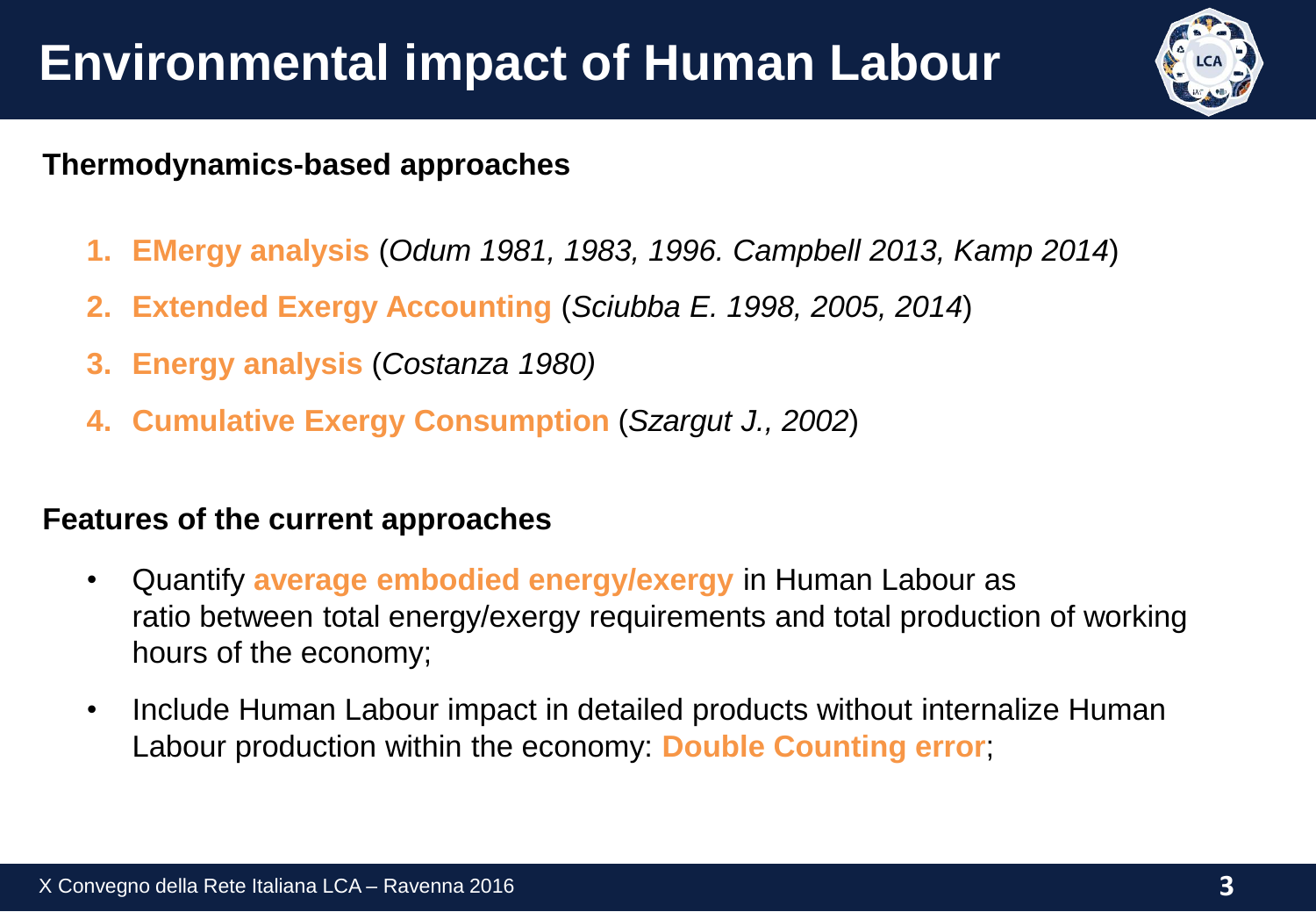## **Environmental impact of Human Labour**

## **The environmental impact embodied in goods and services**

### At global scale:

- Environmental impact is **allocated** on the national final demand (GDP);
- Human Labour is an **exogenous** factor of production: it sustain production of GDP in a **closed loop**;
- Definition of Labour unit process is **difficult** and affected by large **uncertainties**. Moreover, it results in a **double accounting error**.

**…a deeper insight in the computational structure of LCA is required!**



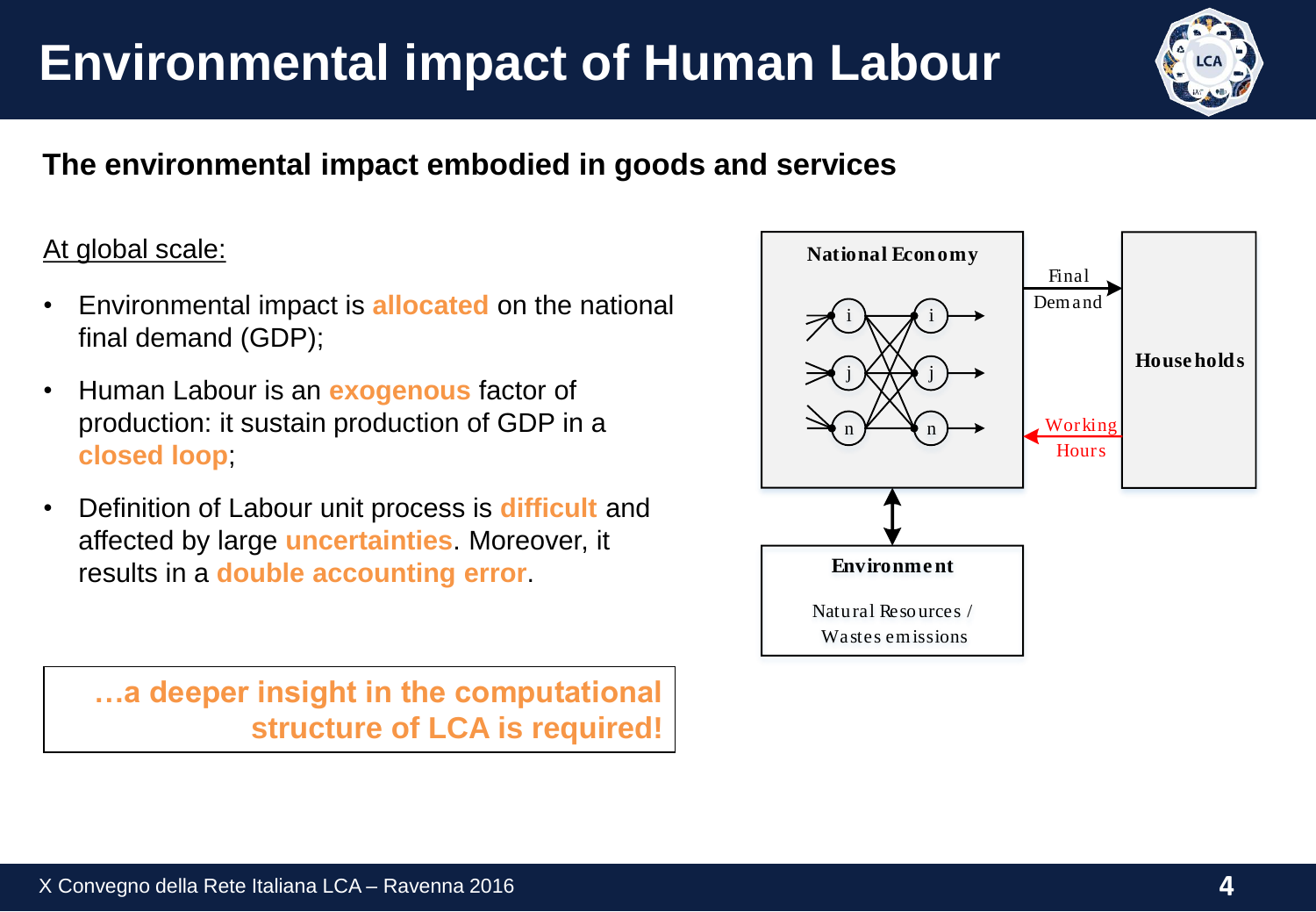## **Input-Output analysis**

## **Derivation of the Leontief model**

Let's consider a generic system **in a defined time frame**:

- Composed by *n* **processes**;
- Each process produces **1 kind of product**;
- Each process absorbs/releases *m* **resources/wastes**;

By collecting all the transaction values in **matrix form**:

 $(n\!\times\!n)\! =\! \mathbf{Z}\cdot\hat{\mathbf{x}}^{-\!1}$  Technical coefficients  $\mathbf{A}(n \times n) = \mathbf{Z} \cdot \hat{\mathbf{x}}^{-1}$  Technical coefficients matrix  $(\mathbf{I} \cdot \mathbf{A})^{-1} \mathbf{f} \rightarrow \mathbf{x} = f(\mathbf{A}, \mathbf{f})$  **Leontief**  $\mathbf{x}_{ij}$   $\mathbf{x}_{ij}$ **DUITERRESTANT CONTINUMERRED (SET ALL CONTRACT SET AND THE SURVEY OF A FORECT A FORECT A FORECT AND THE SURVEY OF A FORECT AND THE SURVEY OF A FORECT AND THE SURVEY OF A FORECT AND THE SURVEY OF A FORECT AND THE SURVEY OF**  $\mathbf{B}\!\left(m\!\times\!n\right)$  =  $\mathbf{R}\cdot\hat{\mathbf{x}}^{-1}$  Input coefficients matrix ˆ $\mathbf{x} = \mathbf{Z} \cdot \mathbf{i} (n \times 1) + \mathbf{f}$ **Production balance production model**  $(n \times n)$  =  $(I - A)^{-1}$  Leontief inverse matrix  $1$ *n n* - **L = I A** Leontief inverse matrix  $\mathbf{e} = (\mathbf{BL})^{\mathrm{T}} \Big| \quad \rightarrow \ \mathbf{e} = f(\mathbf{A}, \mathbf{B})$  Leontiet impact products is known if the sy **Leontief impact model**



 $\boldsymbol{\mathrm{x}}_{\mathsf{ij}}$   $-$  Endogenous transactions from process *i* to *j* 

- $x_{ij}$  = Endogenous transactions nom process *i* to  $f_{i}$  = Final demand of process *i*
- **<sup>r</sup><sup>i</sup>** Exogenous transactions of process *i*

**…Environmental impact of detailed products is known if the system is completely characterized.**

#### X Convegno della Rete Italiana LCA – Ravenna 2016 **5**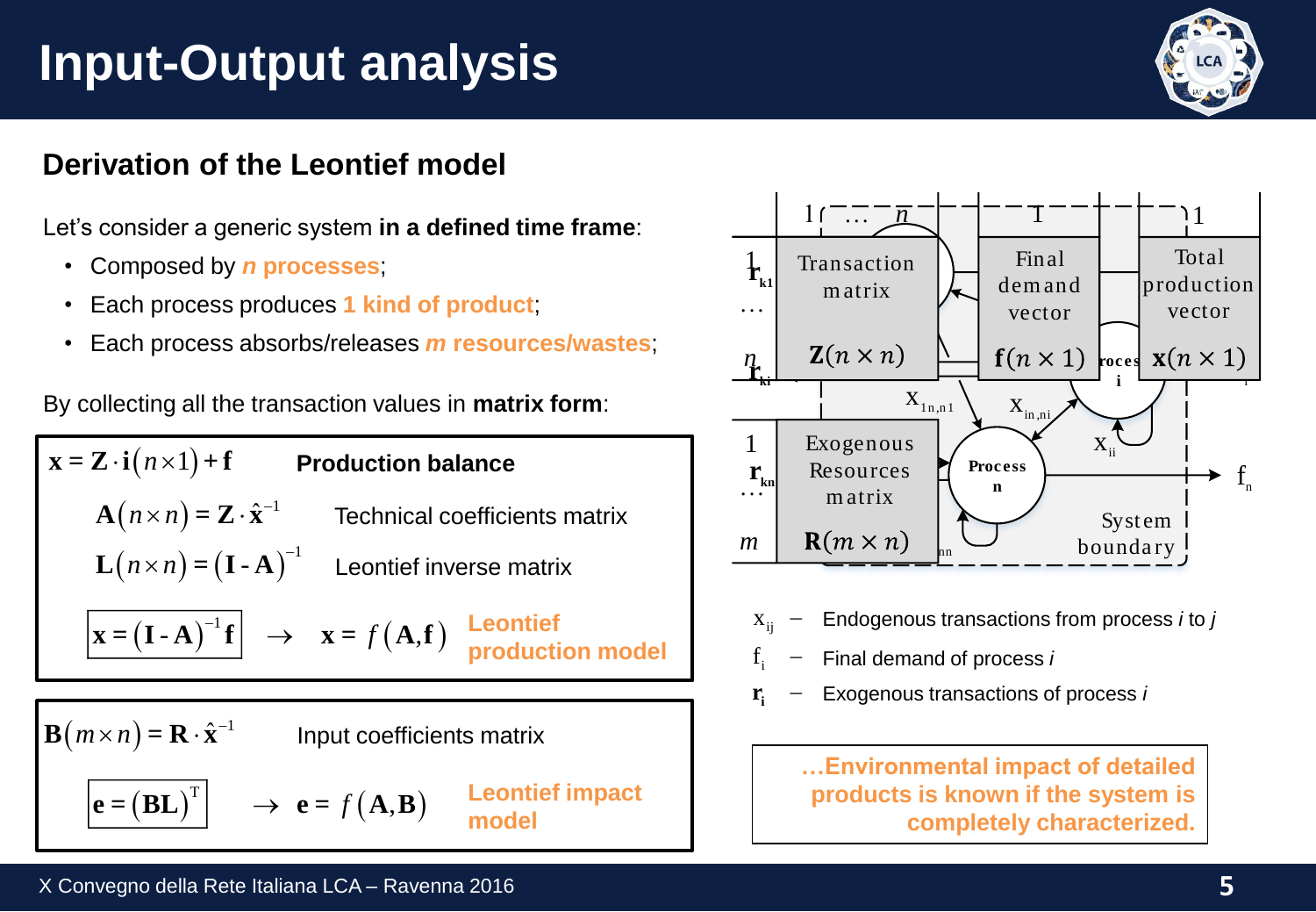# **Input-Output analysis**



## **Computational structure of Input-Output based LCA**

**Definition and application of the Standard Input-Output model for LCA purposes**

### **1. Production system definition**

$$
\begin{bmatrix} \mathbf{x}_{N} \\ \mathbf{x}_{S} \end{bmatrix} = \begin{bmatrix} \mathbf{Z}_{N} & \mathbf{C}_{NS} \\ \mathbf{C}_{SN} & \mathbf{Z}_{S} \end{bmatrix} \cdot \mathbf{i} \begin{bmatrix} (n+1) \times 1 \end{bmatrix} + \begin{bmatrix} \mathbf{f}_{N} \\ \mathbf{f}_{S} \end{bmatrix} \rightarrow \mathbf{x}_{H} = \mathbf{Z}_{H} \mathbf{i} + \mathbf{f}_{H}
$$

 $\mathbf{R}_{\rm H} = |\mathbf{R}_{\rm N}|\mathbf{R}_{\rm S}|$ 

Definition of **production balance** and **Environmental intervention matrix** (coal, oil, natural gas, in terms of exergy)

#### **2. Application of the Leontief model**

$$
\mathbf{A}_{\mathbf{H}} = \mathbf{Z}_{\mathbf{H}} \hat{\mathbf{x}}_{\mathbf{H}}^{-1}
$$
\n
$$
\mathbf{B}_{\mathbf{H}} = \mathbf{R}_{\mathbf{H}} \hat{\mathbf{x}}_{\mathbf{H}}^{-1}
$$
\n
$$
\mathbf{L}_{\mathbf{H}} = \left(\mathbf{I}_{\mathbf{H}} - \mathbf{A}_{\mathbf{H}}\right)^{-1}
$$
\n
$$
\rightarrow \begin{bmatrix} \mathbf{e}_{\mathbf{H}} = \left[\frac{\mathbf{e}_{\mathbf{H}, N} \left(n \times m\right)}{\mathbf{e}_{\mathbf{H}, S} \left(s \times m\right)}\right] = \left(\mathbf{B}_{\mathbf{H}} \mathbf{L}_{\mathbf{H}}\right)^{\mathrm{T}}
$$
\n
$$
\mathbf{E}_{\mathbf{H}} \left[\left(n+1\right) \times 1\right] = \hat{\mathbf{f}}_{\mathbf{H}} \mathbf{e}_{\mathbf{H}}
$$
\nDirect environmental impact of production

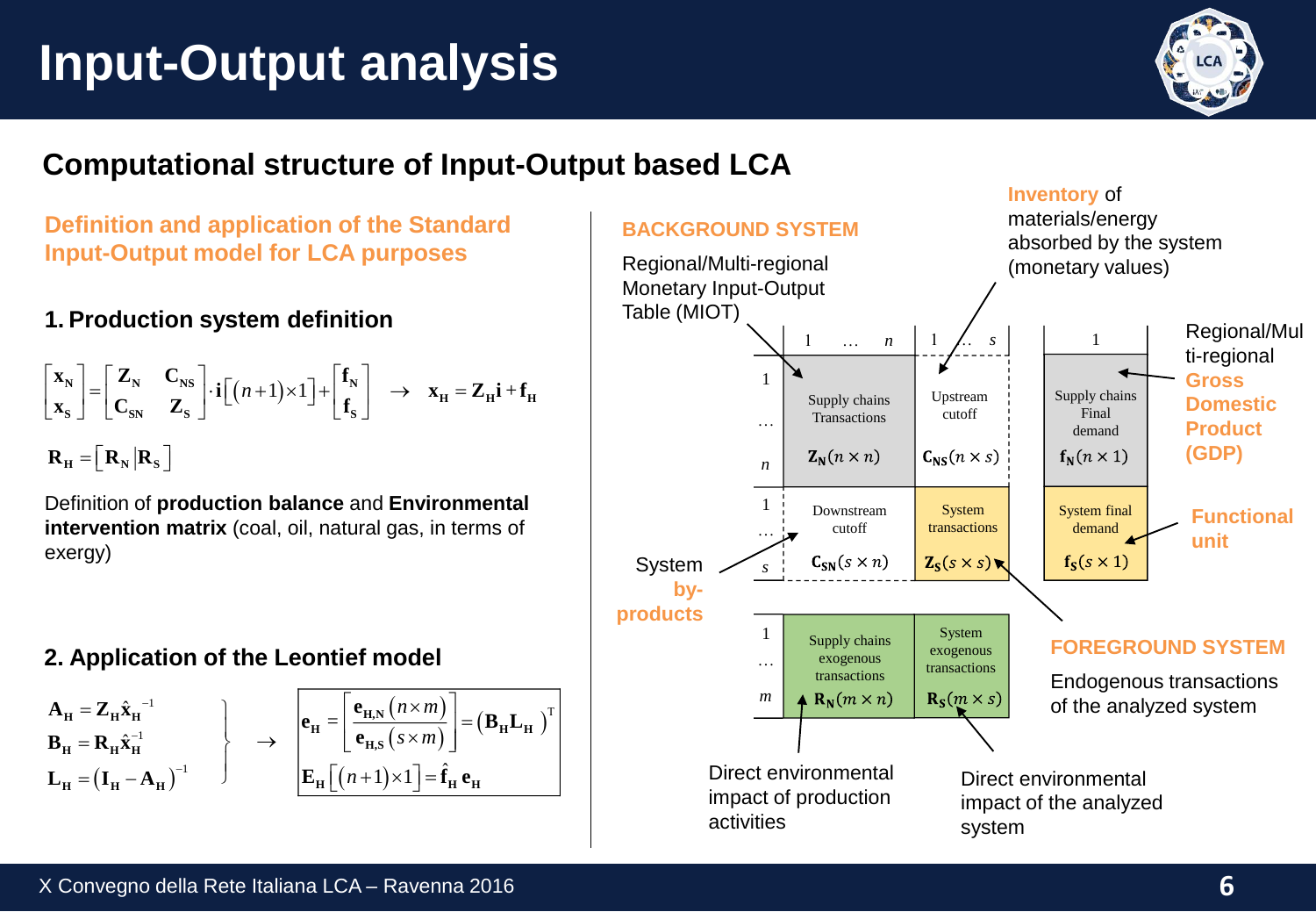# **Bioeconomic Input-Output model**



## **Internalization of Human Labour in Input-Output analysis**

### **National final demand vector**

$$
f_{N}(n \times 4) = [f_{H} \quad f_{I} \quad f_{G} \quad f_{E}] \rightarrow \begin{cases} f_{H} \quad \text{households' purchases} \\ f_{I} \quad \text{purehases for investment purposes} \\ f_{G} \quad \text{government purchases} \\ f_{E} \quad \text{exports} \end{cases} \longrightarrow \begin{cases} \frac{1}{n} & \frac{1}{n} \\ \frac{1}{n} & \frac{1}{n} \\ \frac{1}{n} & \frac{1}{n} \\ \frac{1}{n} & \frac{1}{n} \end{cases}
$$

#### **Fundamental hypotheses**

**1 st hypothesis**: national households' final demand can be expressed as the sum of products devoted to sustain **labour** and **leisure**:

$$
\mathbf{f}_{\mathbf{H}}(n \times 1) = \mathbf{f}_{\mathbf{H},\mathbf{W}} + \mathbf{f}_{\mathbf{H},\mathbf{L}}
$$

**2 nd hypothesis**: for each *i*th sector, the products invoked by workers to generate labour is **proportional** to the amount of working hours absorbed by the same sector:

$$
\frac{f_{H,W,i}}{f_{H,tot}} = \frac{h_{W,i}}{h_{tot}} \qquad \rightarrow \qquad \boxed{\mathbf{f}_{H}}
$$

$$
\frac{\mathbf{f}_{H,\mathbf{W},i}}{\mathbf{f}_{H,\text{tot}}} = \frac{\mathbf{h}_{\mathbf{W},i}}{\mathbf{h}_{\text{tot}}} \qquad \rightarrow \qquad \boxed{\mathbf{f}_{H,\mathbf{W}} = \mathbf{i}(1 \times n) \cdot \mathbf{f}_{H} \cdot \left(\frac{\mathbf{h}_{\mathbf{W}}}{\mathbf{h}_{\text{tot}}}\right)} \qquad \qquad \left(\mathbf{h}_{\text{tot}} = N_{pop} \cdot 87\right)
$$

$$
\frac{f_{H,W,i}}{f_{H,tot}} = \frac{h_{W,i}}{h_{tot}} \longrightarrow \left[ \mathbf{f}_{H,W} = \mathbf{i}(1 \times n) \cdot \mathbf{f}_{H} \cdot \left( \frac{\mathbf{h}_{W}}{h_{tot}} \right) \right] \qquad (h_{tot} = N_{pop} \cdot 8760 h/y)
$$

**… the Human Labour production process can be defined** 

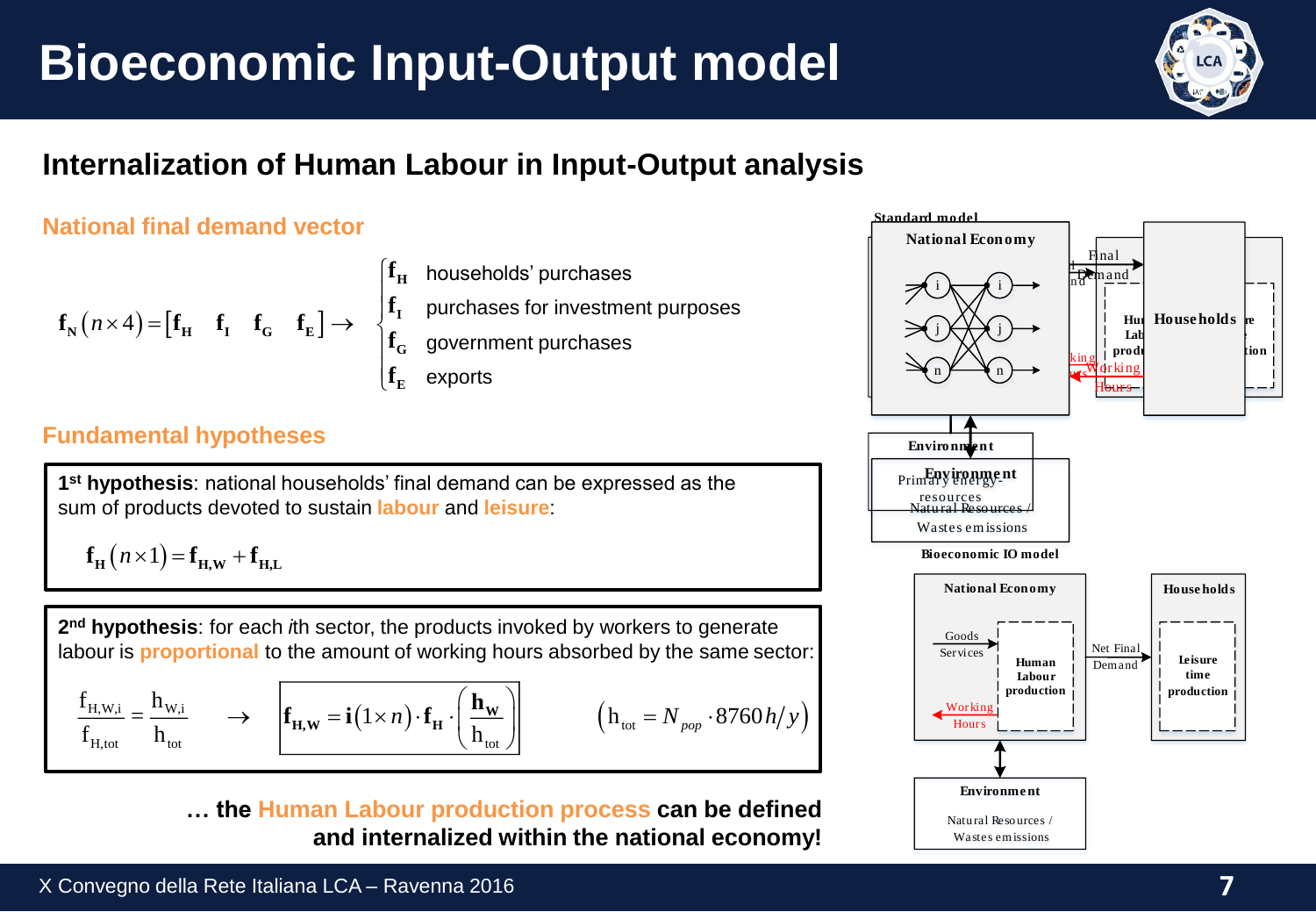## **Bioeconomic Input-Output model**



### **Internalization of Human Labour in Input-Output analysis**

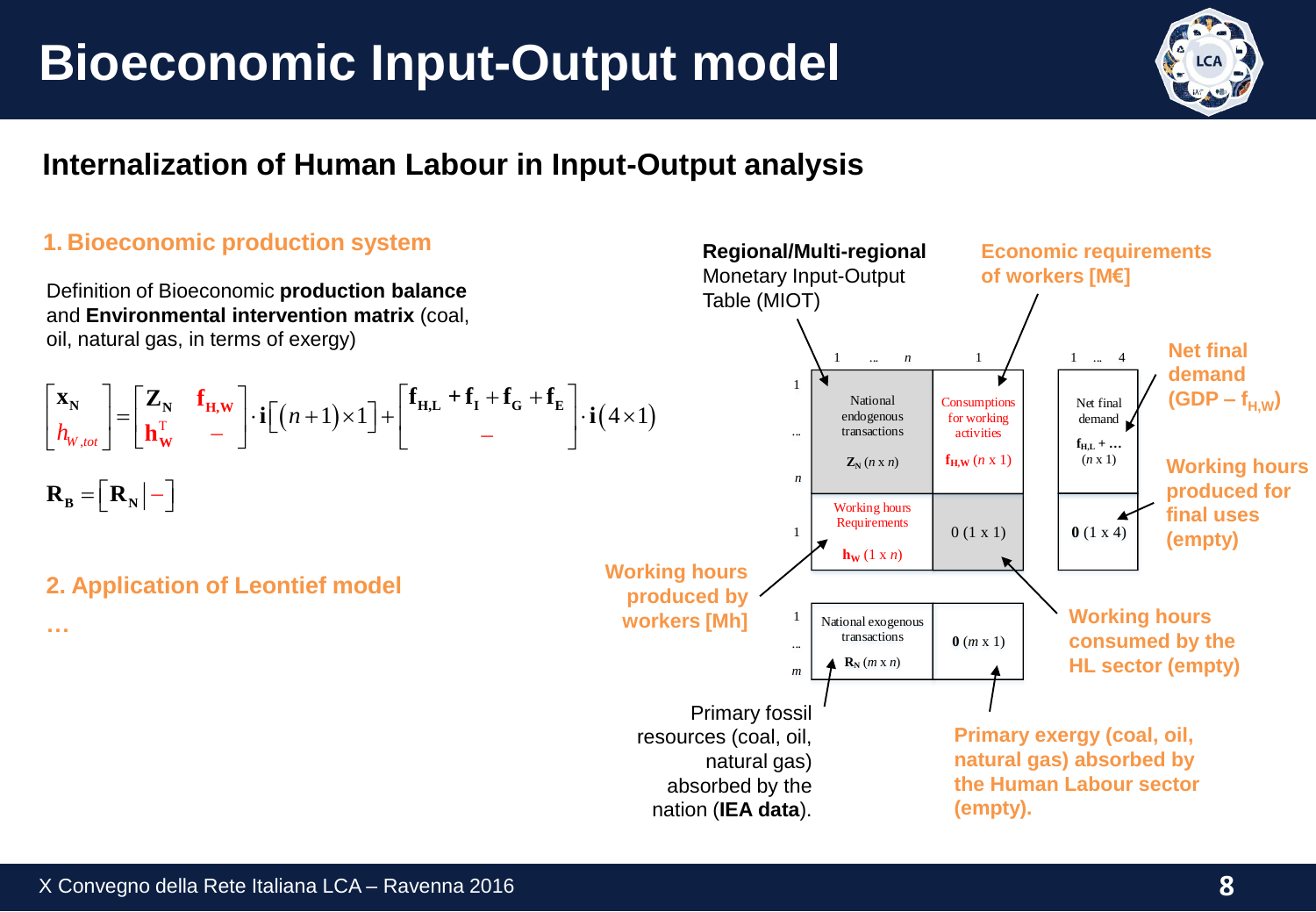# **Applications (1/2)**



## **Analysis of the Italian economy in 2010: Bioeconomic VS Standard model**

AtB C

#### 10,2 0,0 7,4 10,1 13,5 11,5 6,9  $0,1$ 3,5 7,3 2,0 5,9 10,4 Agriculture, Hunting, Forestry and Fishing -… Mining and Quarrying - C Food, Beverages and Tobacco - 15t16 Textiles and Textile Products - 17t18 Leather, Leather and Footwear - 19 Eather, Leather and Pootwear - 19<br>Wood and Products of Wood and Cork - 20 Pulp, Paper, Paper , Printing and Publishing… Coke, Refined Petroleum and Nuclear Fuel -… Chem icals and Chem ical Products - 24 Rubber and Plastics - 25 Other Non-Metallic Mineral - 26 Basic Metals and Fabricated Metal - 27t2 Machinery, Nec - 29  $\begin{array}{r} 13,5 \ \hline 10,1 \ \hline 13,5 \end{array}$

Electrical and Optical Equipm ent - 30t33

Sale, Maintenance and Repair of Motor ... - 50 Wholesale Trade and Commission Trade ... Retail Trade, Except of Motor Vehicles ... - 52

Other Supporting and Auxiliary Transport … Post and Telecommunications - 64 Financial Interm ediation - J Real Estate Activities - 70

> Renting of M&Eq and Other Business… Public Adm in and Defence - L

Other Community, Social and Personal.

Transport Equipm ent - 34t35 Manufacturing, Nec; Recycling - 36t37 Electricity, Gas and Water Supply - E

**Specific embodied exergy changes**

**Δe [%]**

| Mining and Quarrying $-C \mid 0.0$       |                |                | C           |                | -19,1              |      |                                                     |
|------------------------------------------|----------------|----------------|-------------|----------------|--------------------|------|-----------------------------------------------------|
| erages and Tobacco - 15t16               | 7,4            |                | 15t16       |                | $\blacksquare$ 4,0 |      | the final demand is lower;                          |
| nd Textile Products - 17t18              | 10,1           |                | 17t18       |                | $\blacksquare$ 3.6 |      |                                                     |
| Leather and Footwear - 19                | 13.5           |                | 19          |                | 8.2                |      | $\rightarrow$ Environmental impact depends          |
| ucts of Wood and Cork - 20               | 11.5           |                | 20          | $-9.1$         |                    |      | the definition of the final demand                  |
| er, Printing and Publishing              | 6.9            |                | 21t22       | $-2,6$         |                    |      |                                                     |
| etroleum and Nuclear Fuel - 0.1          |                |                | 23          | $+0.5$         |                    |      |                                                     |
| and Chemical Products - 24               | 3.5            |                | 24          |                | 0.9                |      |                                                     |
| Rubber and Plastics - 25                 | 7.3            |                | 25          | $-1,5$         |                    |      |                                                     |
| r Non-Metallic Mineral - $26 \times 2.0$ |                |                | 26          | $-15.1$        |                    |      | Total embodied exergy may be <b>lower</b> or<br>2.  |
| and Fabricated Metal - 27t2              | 5,9            |                | 27t28       | $-5.0$         |                    |      |                                                     |
| Machinery, Nec - 29                      | 10,4           |                | 29          |                | 5.0                |      | greater, but the total embodied exergy              |
| Optical Equipment - 30t33                | 10.9           |                | 30t33       |                | 5,3                |      | consumed by the economy is <b>constant</b> ;        |
| ansport Equipment - 34t35                | 9,6            |                | 34t35       |                | 6.3                |      |                                                     |
| ring, Nec; Recycling - 36t37             | 11.5           |                | 36t37       |                | 5,4                |      | $\rightarrow$ The total impact of a nation is       |
| y, Gas and Water Supply - E              | 0,3            |                | E           | $-2,8$         |                    |      |                                                     |
| Construction - F                         | 8,5            |                | F           | $+0.1$         |                    |      | reallocated on the new value of th                  |
| and Repair of Motor  - 50                | 12,7           |                | 50          |                | 4.5                |      | final demand!                                       |
| e and Commission Trade                   | 9,5            |                | 51          |                | $\mathsf{L}_{0,8}$ |      |                                                     |
| pt of Motor Vehicles  - 52               | 9,5            |                | 52          | $-4.2$         |                    |      | $\rightarrow$ No double counting error!             |
| Hotels and Restaurants - H               | 11.7           |                | H           |                | 2,7                |      |                                                     |
| Inland Transport - $60 \quad 4,2$        |                |                | 60          | $-4,4$         |                    |      |                                                     |
| Water Transport - 61                     | 8,2            |                | 61          |                | 4.3                |      |                                                     |
| Air Transport - $62 \quad 2.7$           |                |                | 62          |                | 0,6                |      | 3. Human Labour process has a specific              |
| ing and Auxiliary Transport              | 13,1           |                | 63          | $-5.3$         |                    |      |                                                     |
| d Telecommunications - 64                | 12,2           |                | 64          |                | 2,4                |      | embodied exergy of 22 kg <sub>oe</sub> /100h, while |
| Financial Intermediation - J             | 23.9           |                |             |                | 12.9               |      | total embodied exergy of 0 ktoe;                    |
| Real Estate Activities - 70              | 6,8            |                | 70          |                | 6.5                |      |                                                     |
| f M&Eq and Other Business                | 18,4           |                | 71t74 -19,6 |                |                    |      | $\rightarrow$ Human Labour contributes in           |
| iblic Admin and Defence - L              | 20,0           |                | L           |                | 10,2               |      |                                                     |
| Education - M                            |                | 68,3           | M           |                |                    | 41,6 | increasing the embodied exergy of                   |
| Health and Social Work - N               | 23,7           |                | N           |                | 12,2               |      | other products, but it is not a pro-                |
| munity, Social and Personal              | 17,9           |                | $\Omega$    |                | 3.6                |      | of the economy!                                     |
|                                          | 20<br>$\bf{0}$ | 40<br>60<br>80 |             | $-30$<br>$-10$ | 30<br>10           | 50   |                                                     |
|                                          |                |                |             |                |                    |      |                                                     |

#### **Total embodied exergy changes**

**ΔE [%]**

-5,8

- 1. Specific embodied exergy are **greater**, since the final demand is lower;
	- → **Environmental impact depends on the definition of the final demand!**
- **greater**, but the total embodied exergy consumed by the economy is **constant**;
	- → **The total impact of a nation is reallocated on the new value of the final demand!**
	- → **No double counting error!**
- 3. Human Labour process has a specific embodied exergy of **22 kgoe/100h**, while a total embodied exergy of **0 ktoe**;

→ **Human Labour contributes in increasing the embodied exergy of other products, but it is not a product of the economy!**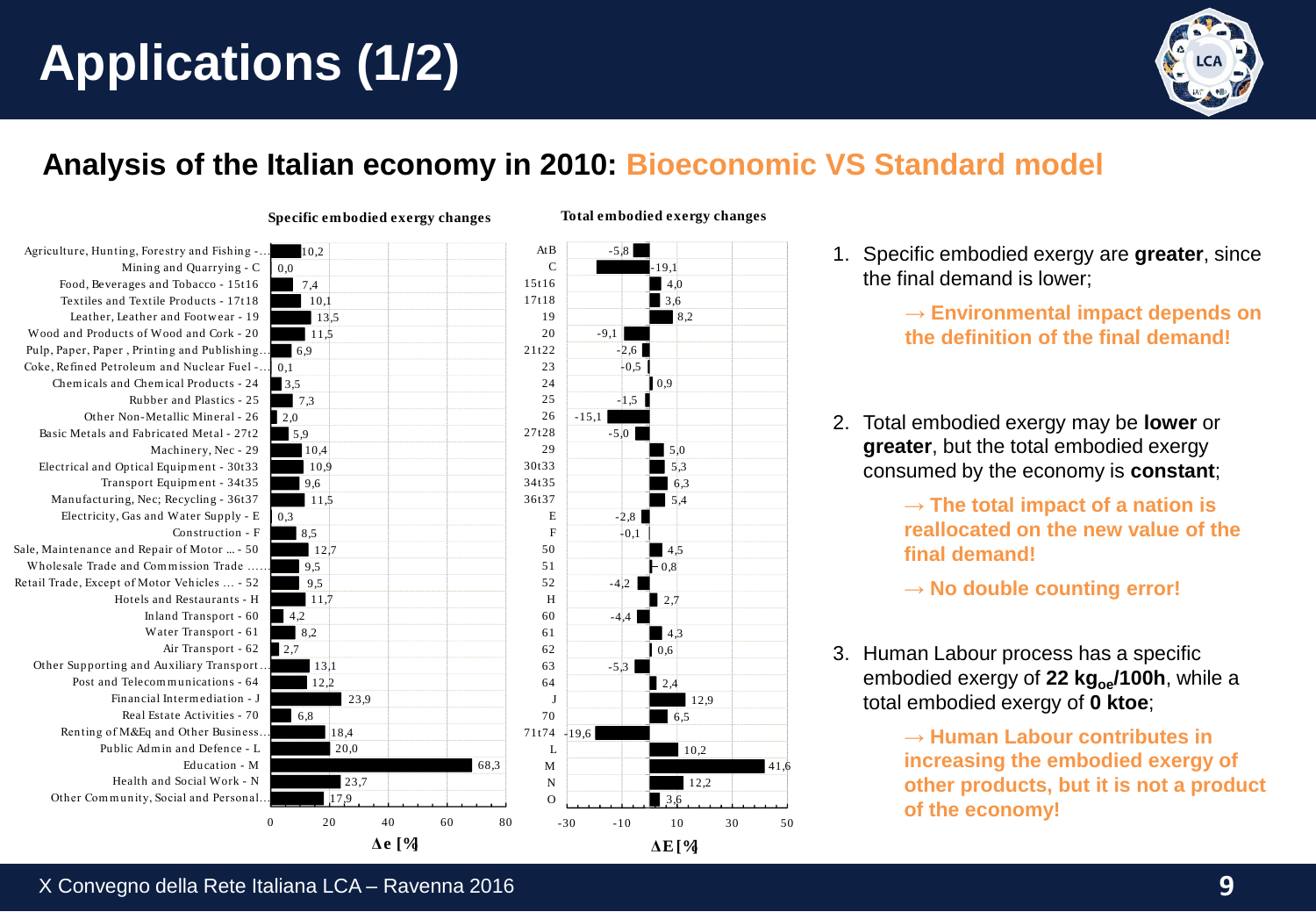# **Applications (1/2)**



## **Analysis of the Italian economy: Structural Decomposition Analysis (SDA)**

#### 0 202 191 344 167 179 160 197 255 -385  $-265$ 2 5 152 -244 428 -250 226  $\mathbb{I}$ Agriculture, Hunting, Forestry and Fishing - AtB Mining and Quarrying - C -124 Food, Beverages and Tobacco - 15t16 Food, Beverages and Tobacco - 15t16 Textiles and Textile Products - 17t18 Leather, Leather and Footwear - 19 -3 1 Wood and Products of Wood and Cork - 20 Wood and Products of Wood and Cork - 20 -8 0 Pulp, Paper, Paper , Printing and Publishing - 21t22 Pulp, Paper, Paper , Printing and Publishing - 21t22 Coke, Refined Petroleum and Nuclear Fuel - 23 -8 3 Chem icals and Chem ical Products - 24 Chem icals and Chem ical Products - 24 Rubber and Plastics - 25 Other Non-Metallic Mineral - 26 Basic Metals and Fabricated Metal - 27t2 Machinery, Nec - 29 Electrical and Optical Equipment - 30t33 Transport Equipment - 34t35 Manufacturing, Nec; Recycling - 36t37 -495 Electricity, Gas and Water Supply - E Electricity, Gas and Water Supply - E Sale, Maintenance and Repair of Motor ... - 50 Wholesale Trade and Commission Trade ... - 51 Retail Trade, Except of Motor Vehicles ... - 52 Hotels and Restaurants - H Inland Transport - 60 Water Transport - 61 Air Transport - 62 Other Supporting and Auxiliary Transport ... - 63 Post and Telecommunications - 64 -4 8 Financial Interm ediation - J Real Estate Activities - 70 Renting of M&Eq and Other Business Activities -… Public Admin and Defence - L Education - M Health and Social Work - N -175 Other Com m unity, Social and Personal Services - O Other Com m unity, Social and Personal Services - O 0 Private Households w ith Em ployed Persons - P Private Households w ith Em ployed Persons - P 0 Hum an labour sector - HL -800 -600 -400 -200 0 200 400 600 800 -800 -600 -400 -200 0 200 400 600 800 Other Non-Metallic Mineral - 26 Public Adm in and Defence - L  $-169$  $-124$ 101 **202** 1 9 2 0  $-80$  57 2 3 112 1 -2 6 27t28 191 <sup>167</sup> **179** 36t37 126 160 || 197 5 2 255 6 0 6 1 6 2 6 3 6 4 7 0  $152$  $|226\rangle$ P 105 HL 0 283  $\overline{76}$  $-31$  16  $\sqrt{29}$ -69 157  $35$  $\vert 41 \vert$ **99**  $\mathbf{125}$ 17 **1** 76 -48 61 -48 119  $55$ 0 -436  $-125$  $-27$ -172  $-83$  $-352$ -371 -171  $-82$  $-57$  $-63$ -495 -577 -99 -180 -212 -1 1  $-13$  $-114$ -3 -390 -118 -175 0 0 Construction - F **ΔE<sup>t</sup> ; ΔEf [ktoe]**

#### **Total embodied exergy changes Total embodied exergy changes**

|                              | $\blacksquare \Delta$ Et   | At B         | $-68$                                                        |
|------------------------------|----------------------------|--------------|--------------------------------------------------------------|
|                              |                            | $\mathsf{C}$ | $-435$                                                       |
| $\sqrt{283}$                 | $\blacksquare$ $\Delta$ Ef | 15t16        | 159                                                          |
| 02                           |                            | 17t18        | 177                                                          |
|                              |                            | 19           | 48                                                           |
|                              |                            | 20           | $-15$                                                        |
|                              |                            | 21t22        | $-23$                                                        |
|                              |                            | 23           | $-142$                                                       |
|                              |                            | 24           | 29                                                           |
|                              |                            | 25           | $-12$                                                        |
|                              |                            | 26           | $-317$                                                       |
| 91                           |                            | 27t28        | $-180$                                                       |
| 344                          |                            | 29           | 173                                                          |
| 7                            |                            | 30t33        | 85                                                           |
| 9                            |                            | 34t35        | 122                                                          |
|                              |                            | 36t37        | 63                                                           |
|                              |                            | E            | $-454$                                                       |
|                              | 572                        | $\mathbf{F}$ | $-5$                                                         |
|                              |                            | 50           | 61                                                           |
| 97                           |                            | 51           | 17                                                           |
| 255                          |                            | 52           | $-130$                                                       |
| 352                          |                            | H            | 87                                                           |
|                              |                            | 60           | $-113$                                                       |
|                              |                            | 61           | 14                                                           |
|                              |                            | 62           | $\overline{4}$                                               |
|                              |                            | 63           | $-37$                                                        |
|                              |                            | 64           | 13                                                           |
|                              |                            | J            | 70                                                           |
|                              |                            | 70           | 52                                                           |
|                              |                            | 71t74        | $-238$                                                       |
| 548                          |                            | L            | 304                                                          |
| 428                          |                            | M            | 310                                                          |
|                              | 576                        | ${\bf N}$    | 327                                                          |
| 226                          |                            | $\mathbf O$  | 51                                                           |
|                              |                            | $\mathbf{P}$ | 105                                                          |
|                              |                            | $\rm HL$     | $\mathbf{0}$                                                 |
|                              |                            |              |                                                              |
| 400<br>600<br><b>College</b> | 800                        |              | $-600$<br>$-400$<br>$-200$<br>$\boldsymbol{0}$<br>200<br>400 |
| toe]                         |                            |              |                                                              |
|                              |                            |              | $\Delta E$ [ktoe]                                            |

Change caused by two overlapped effects:

- **1. Change in technology (qualitative):**  positive contribution given by the internalization of Human Labour sector;
	- → **More resources are required to produce one unit of product, proportional to its labour requirements;**
- **2. Change in the amount of final demand (quantitative):**

negative contribution given by the reduction of the amount of products available for final uses;

> → **Less products are available for final uses;**

…Human Labour internalization **cause a change** in embodied exergy of products!

…**there is not a direct relation** between working hours consumption and embodied exergy of its production.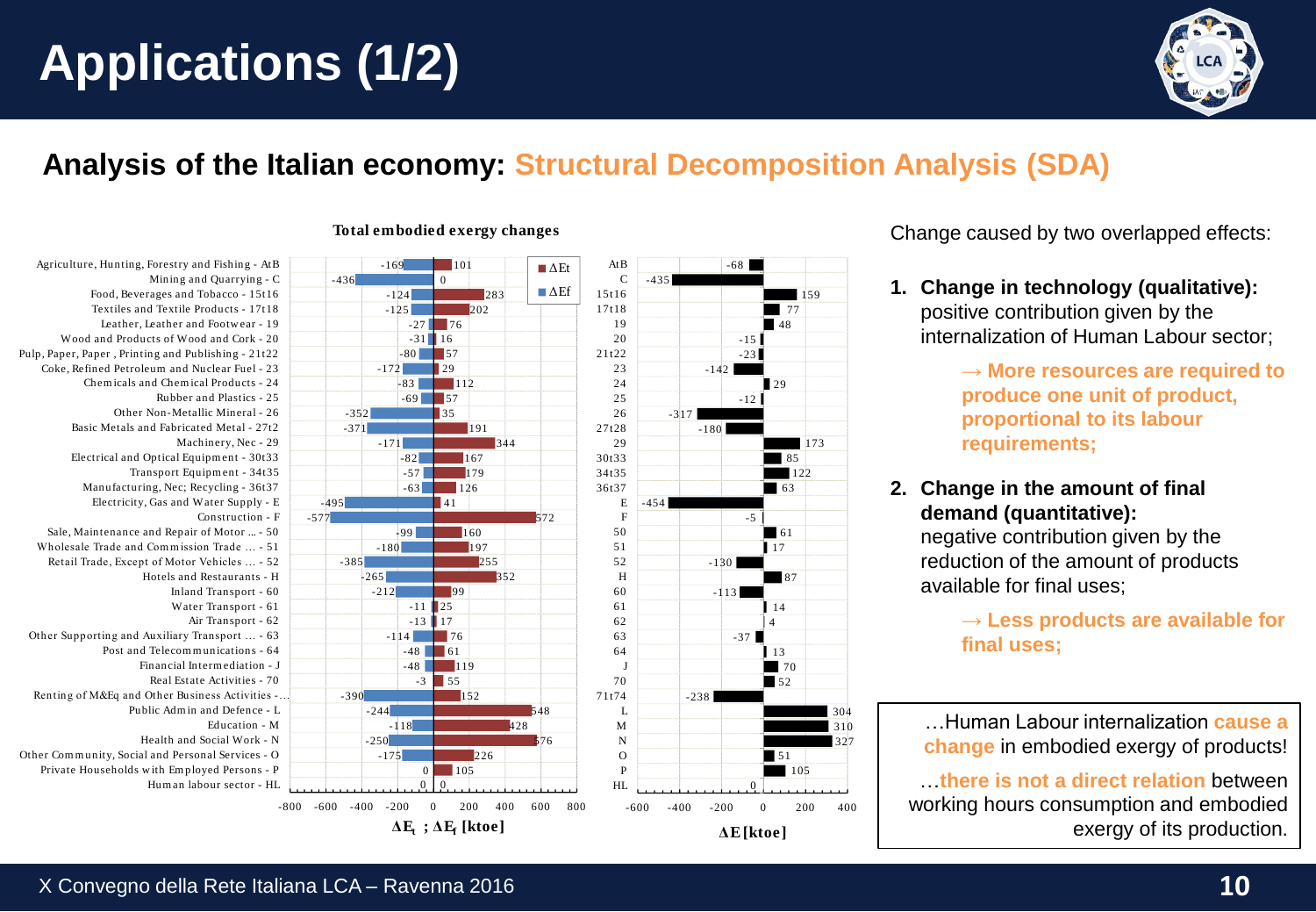# **Applications (2/2)**



## **Analysis of alternative dishwashing practices: Hand-Washing VS Dishwasher**

#### **1. Goal and Scope:**

Evaluation of **primary exergy requirements** of the alternatives; Relying on the **Bioeconomic** and the **Standard** Input-Output approach;

#### **2. Inventory analysis:**

Data provided by literature

| Data            | Unit      | НW  | <b>DW</b> |
|-----------------|-----------|-----|-----------|
| Washer          | $E$ /unit | 0   | 1000      |
| Water           | 1/wash    | 150 | 15        |
| Electric energy | kWh/wash  |     | 1,5       |
| Natural gas     | kWh/wash  | 3,5 |           |
| Detergents      | g/wash    | 50  | 30        |
| Human Labour    | min/wash  | 30  | 10        |

#### **References:**

Stamminger R, et al. A European Comparison of cleaning dishes by hand. Proceedings of EEDAL conference2003. p. 735-43.

Berkholz P, et al. Manual dishwashing habits: an empirical analysis of UK consumers. International Journal of Consumer Studies. 2010;34:235-42.

Standard D-D-D. EN 50242. Consumer information related to household electrical appliances. 2008.

#### **3. Impact assessment:**

Supply chains models (WIOD database [www.wiod.org](http://www.wiod.org/)):

- **Standard model:** Italian MIOT, 2010, 35 productive sectors;
- **Bioeconomic model:** Italian MIOT augmented with Human Labour sector;
- **Primary exergy requirements: production of Coal, Oil, Natural gas (IEA);**

#### **4. Results:**

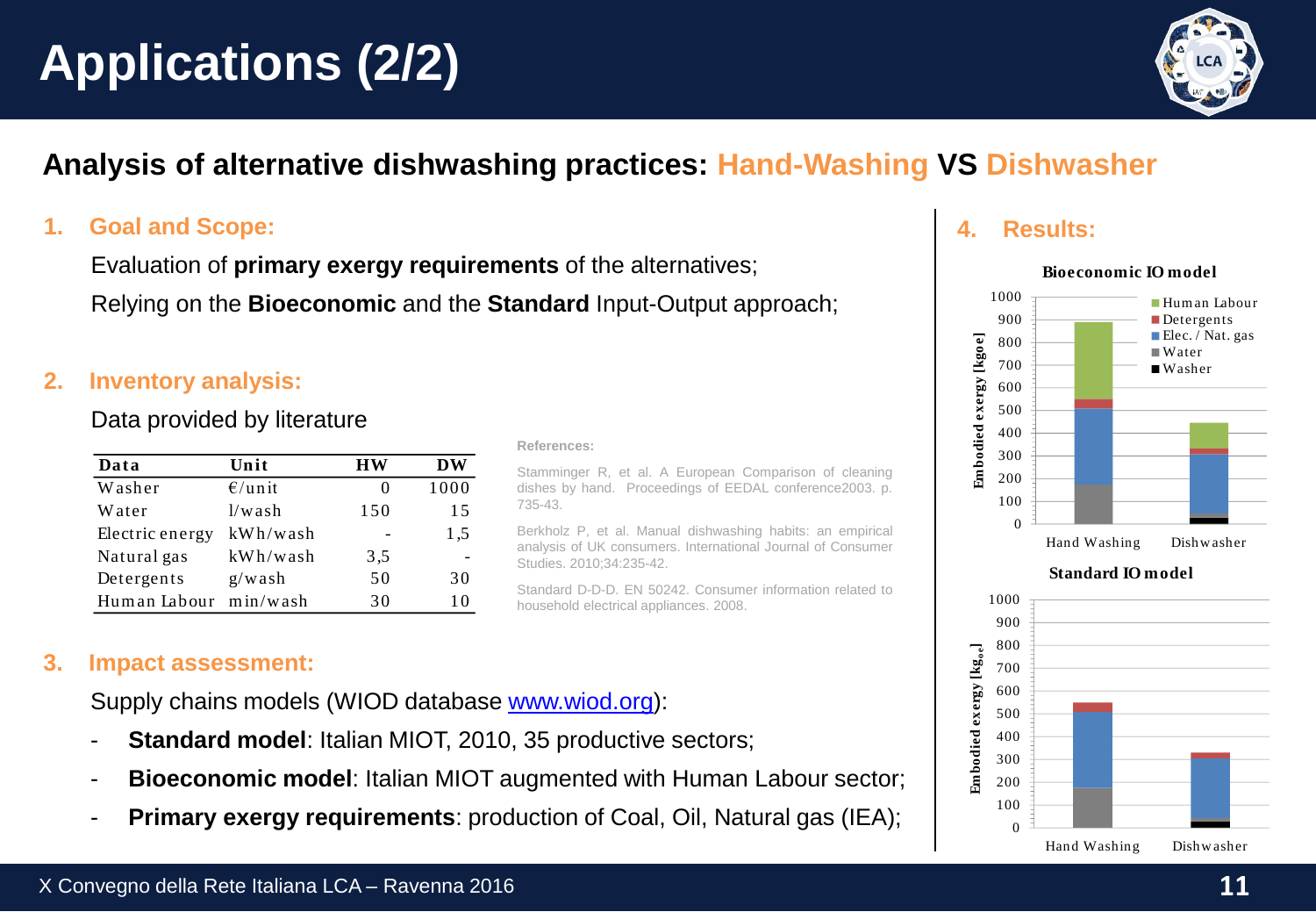## **Conclusions**



## **Advantages and Drawbacks of the proposed approach**

## Advantages:

- It avoids **Double Counting error**;
- It is **simple** and **reproducible**;
- It requires **few** and **largely available** data;

## Drawbacks:

- Results are **not comparable** with other classic Input-Output based LCA;
- Only **one average** type of worker is considered.
- The **proportionality assumption** should be further discussed and refined;

*«Il vero output del processo economico non è un efflusso fisico di spreco, ma il godimento della vita.»*

## **Nicholas Georgescu–Roegen**

Analytical Economics: Issues and Problems, 1966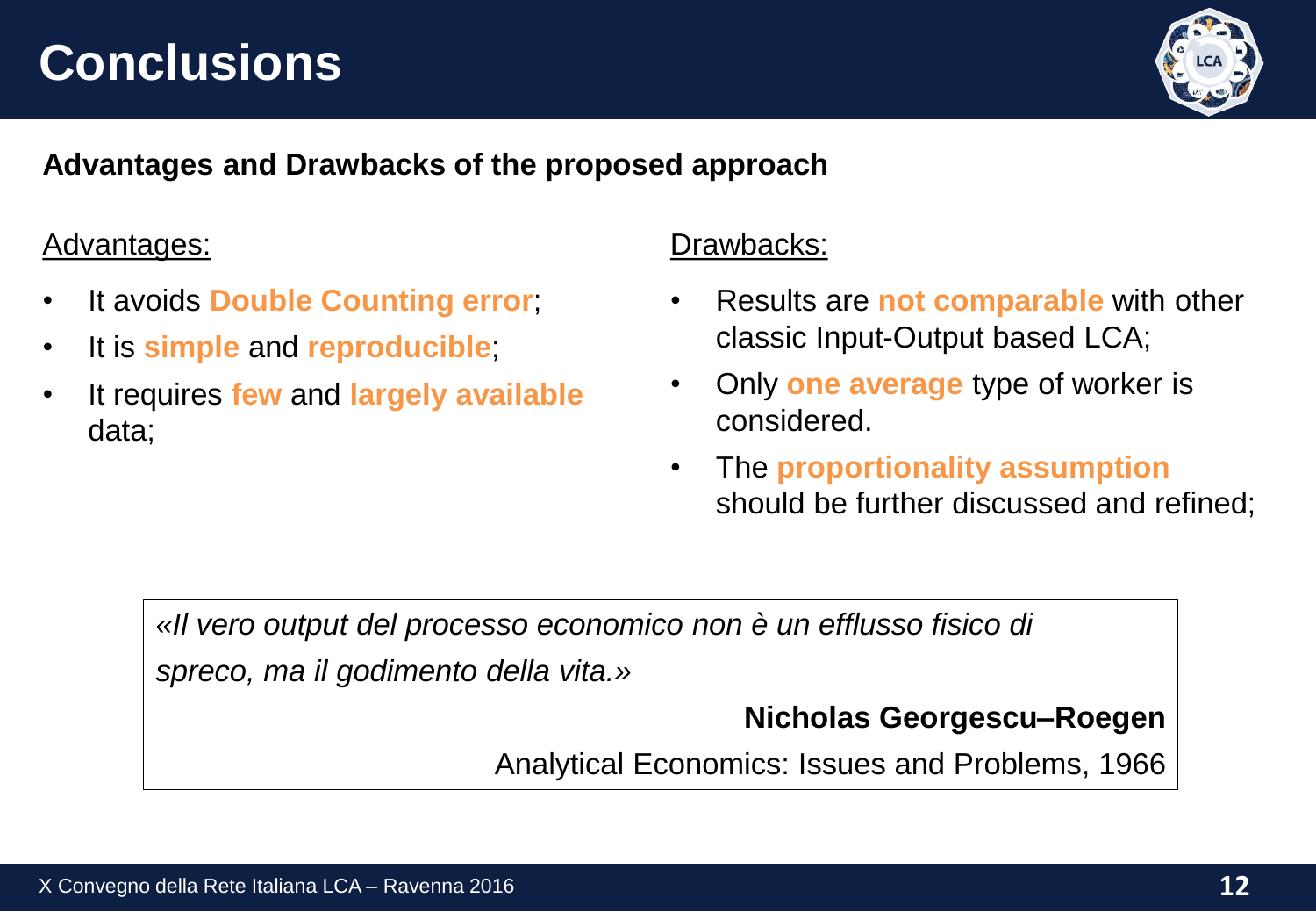## **Contacts**



## **Matteo V. Rocco, Ph.D** Department of Energy, Politecnico di Milano Phone number: +39 022399 3861 Email: matteovincenzo.rocco@polimi.it





IN ROMAGNA







Divisione di Chimica Ambiente e Beni Culturali



X Convegno della Rete Italiana LCA – Ravenna 2016 **13**